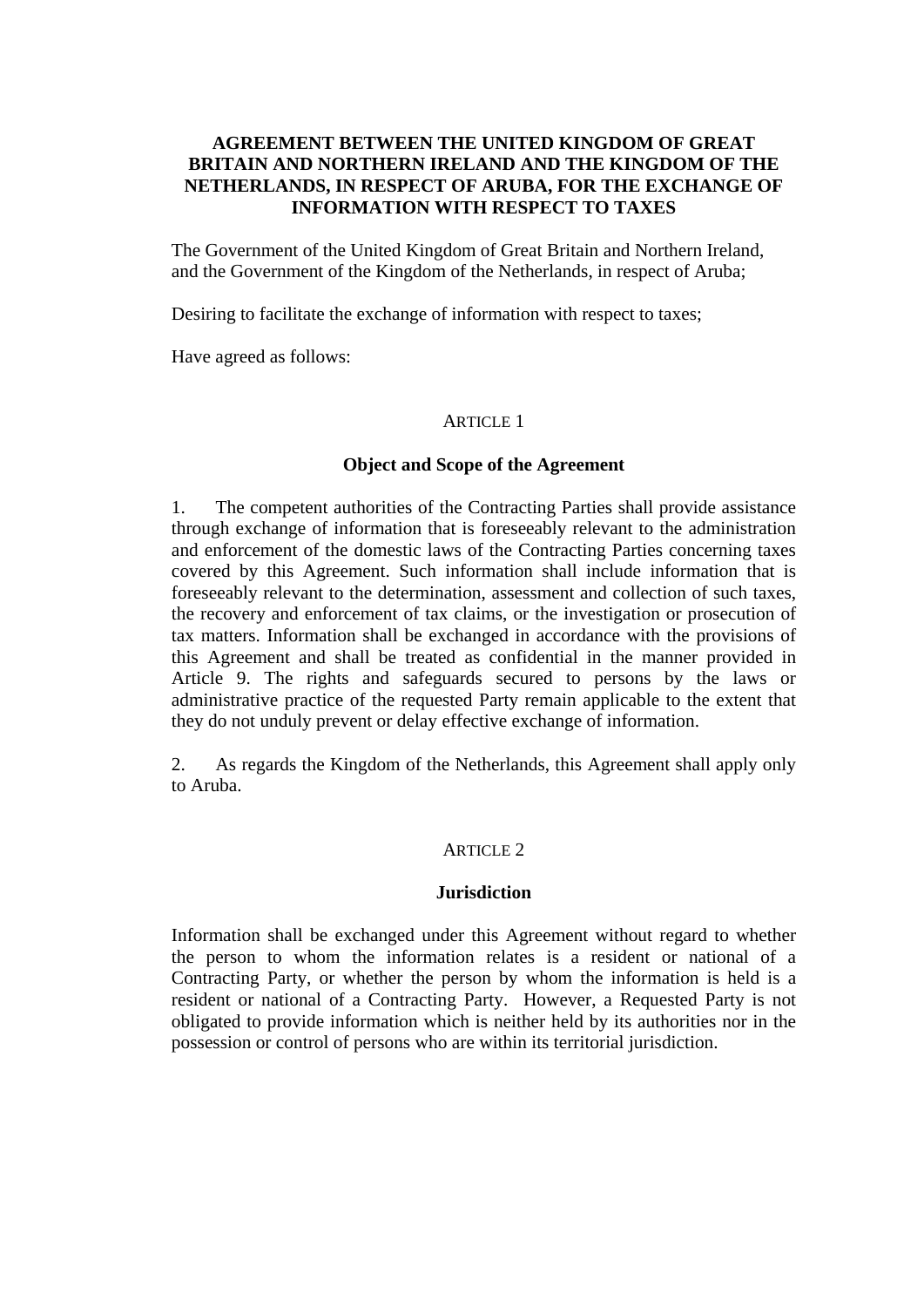## ARTICLE 3

## **Taxes Covered**

1. The taxes which are the subject of this Agreement are the existing taxes of every kind and description imposed by or on behalf of the Contracting Parties.

2. This Agreement shall also apply to any identical or substantially similar taxes imposed after the date of signature of the Agreement in addition to or in place of the existing taxes if the competent authorities of the Contracting Parties so agree. The competent authorities of the Contracting Parties shall notify each other of any substantial changes to the taxation and related information gathering measures covered by the Agreement.

#### ARTICLE 4

## **Definitions**

- 1. For the purposes of this Agreement, unless otherwise defined:
	- a) the term "Contracting Party" means the Kingdom of the Netherlands, in respect of Aruba, or the United Kingdom as the context requires;
	- b) the term "Aruba" means that part of the Kingdom of the Netherlands that is situated in the Caribbean area and consisting of the island of Aruba;
	- c) the term "the United Kingdom" means Great Britain and Northern Ireland, including any area outside the territorial sea of the United Kingdom designated under its laws concerning the Continental Shelf and in accordance with international law as an area within which the rights of the United Kingdom with respect to the sea bed and subsoil and their natural resources may be exercised;
	- d) the term "competent authority" means
		- (i) in the case of Aruba, the Minister in charge of Finance or his authorised representative;
		- (ii) in the case of the United Kingdom, the Commissioners for Her Majesty's Revenue and Customs or their authorised representative;
	- e) the term "person" includes an individual, a company and any other body of persons;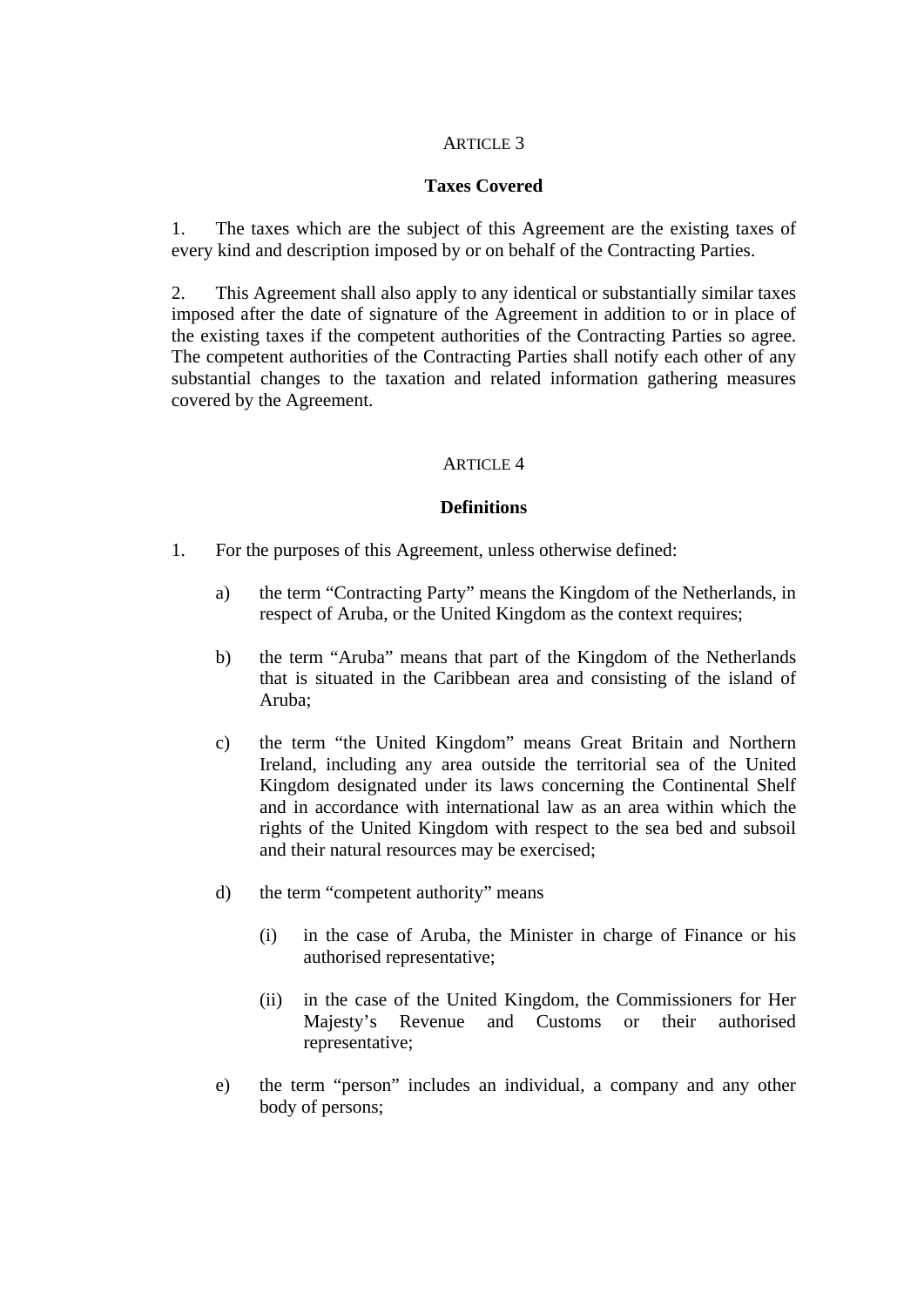- f) the term "company" means any body corporate or any entity that is treated as a body corporate for tax purposes;
- g) the term "publicly traded company" means any company whose principal class of shares is listed on a recognised stock exchange provided its listed shares can be readily purchased or sold by the public. Shares can be purchased or sold "by the public" if the purchase or sale of shares is not implicitly or explicitly restricted to a limited group of investors;
- h) the term "principal class of shares" means the class or classes of shares representing a majority of the voting power and value of the company;
- i) the term "recognised stock exchange" means any stock exchange agreed upon by the competent authorities of the Contracting Parties;
- j) the term "collective investment fund or scheme" means any pooled investment vehicle, irrespective of legal form. The term "public collective investment fund or scheme" means any collective investment fund or scheme provided the units, shares or other interests in the fund or scheme can be readily purchased, sold or redeemed by the public. Units, shares or other interests in the fund or scheme can be readily purchased, sold or redeemed "by the public" if the purchase, sale or redemption is not implicitly or explicitly restricted to a limited group of investors;
- k) the term "tax" means any tax to which the Agreement applies;
- l) the term "applicant Party" means the Contracting Party requesting information;
- m) the term "requested Party" means the Contracting Party requested to provide information;
- n) the term "information gathering measures" means laws and administrative or judicial procedures that enable a Contracting Party to obtain and provide the requested information;
- o) the term "information" means any fact, statement or record in any form whatever;
- p) the term "criminal tax matters" means tax matters involving intentional conduct which is liable to prosecution under the criminal laws of the applicant Party;
- q) the term "criminal laws" means all criminal laws designated as such under domestic law irrespective of whether contained in the tax laws, the criminal code or other statutes;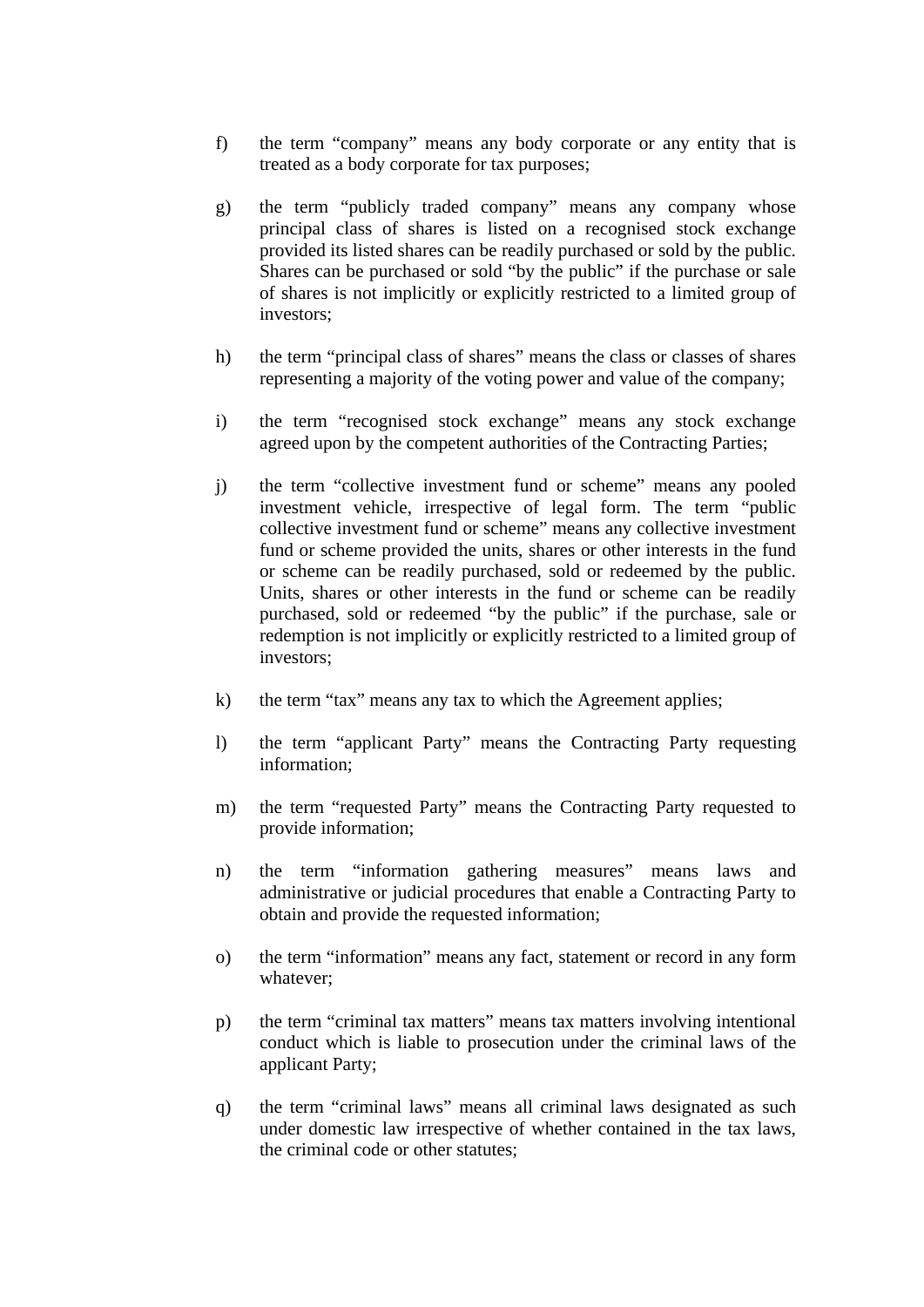- r) the term "national" means:
	- (i) in relation to Aruba, an individual who has the Dutch nationality and who is registered as a resident in Aruba, provided however that, if an individual is not present in Aruba, he must have been born in Aruba, and any legal person, partnership or association deriving its status as such from the laws in force in Aruba; and
	- (ii) in relation to the United Kingdom, any British citizen, or any British subject not possessing the citizenship of any other Commonwealth country or territory, provided he has the right of abode in the United Kingdom; and any legal person, partnership, association or other entity deriving its status as such from the laws in force in the United Kingdom.

2. As regards the application of this Agreement at any time by a Contracting Party, any term not defined therein shall, unless the context otherwise requires, have the meaning that it has at that time under the law of that Contracting Party, any meaning under the applicable tax laws of that Contracting Party prevailing over a meaning given to the term under other laws of that Contracting Party.

## ARTICLE 5

## **Exchange of Information Upon Request**

1. The competent authority of the requested Party shall provide upon request information for the purposes referred to in Article 1. Such information shall be exchanged without regard to whether the conduct being investigated would constitute a crime under the laws of the requested Party if such conduct occurred in the requested Party.

2. If the information in the possession of the competent authority of the requested Party is not sufficient to enable it to comply with the request for information, that Party shall use all relevant information gathering measures to provide the applicant Party with the information requested, notwithstanding that the requested Party may not need such information for its own tax purposes.

3. If specifically requested by the competent authority of an applicant Party, the competent authority of the requested Party shall provide information under this Article, to the extent allowable under its domestic laws, in the form of depositions of witnesses and authenticated copies of original records.

4. Each Contracting Party shall ensure that its competent authorities for the purposes specified in Article 1 of the Agreement, have the authority to obtain and provide upon request: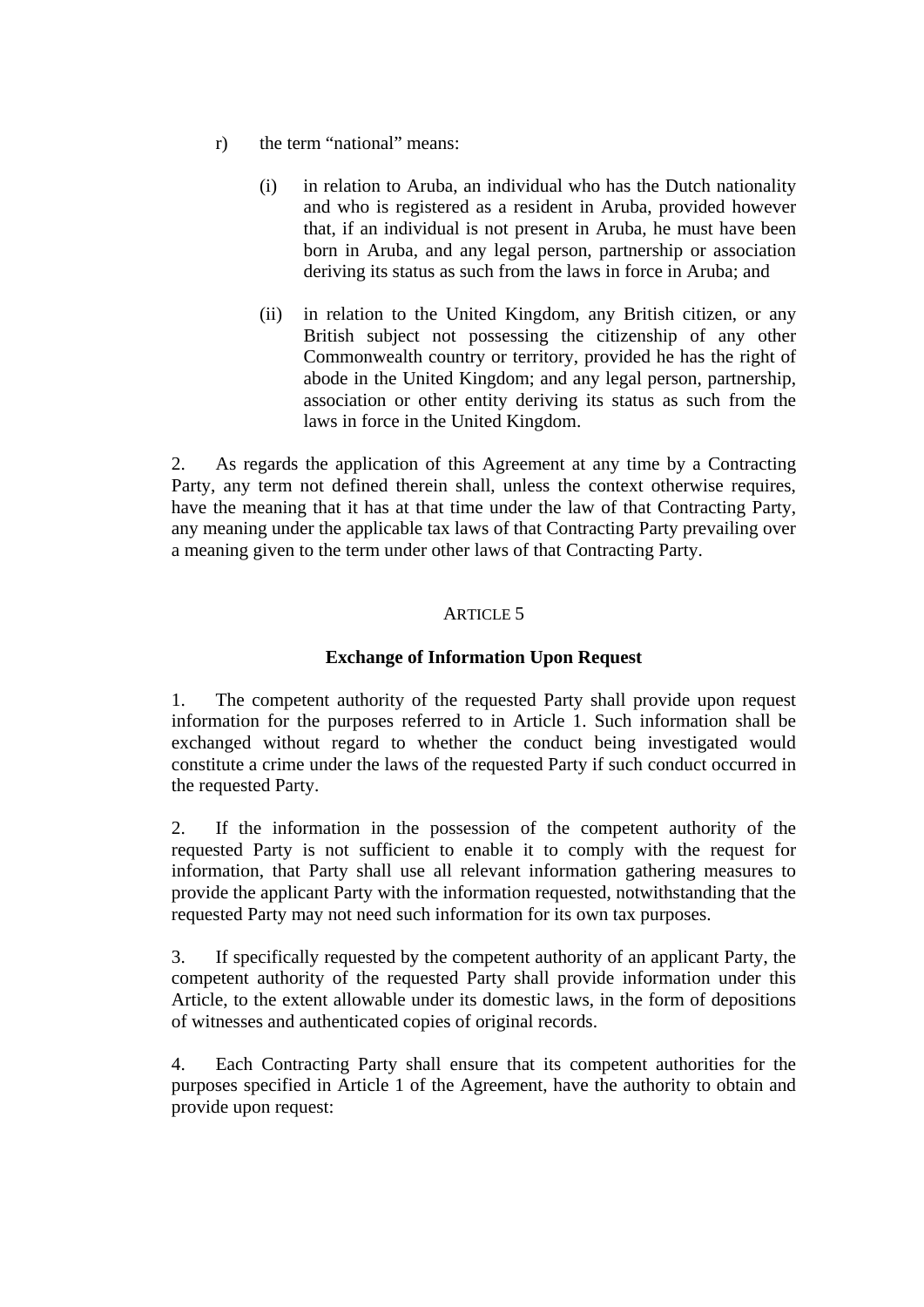- a) information held by banks, other financial institutions, and any person acting in an agency or fiduciary capacity including nominees and trustees;
- b) information regarding the ownership of companies, partnerships, trusts, foundations, "Anstalten" and other persons, including, within the constraints of Article 2, ownership information on all such persons in an ownership chain; in the case of trusts, information on settlors, trustees and beneficiaries; and in the case of foundations, information on founders, members of the foundation council and beneficiaries, and equivalent information in the case of entities that are neither trusts nor foundations. Further, this Agreement does not create an obligation on the Contracting Parties to obtain or provide ownership information with respect to publicly traded companies or public collective investment funds or schemes unless such information can be obtained without giving rise to disproportionate difficulties.

5. The competent authority of the applicant Party shall provide the following information to the competent authority of the requested Party when making a request for information under the Agreement to demonstrate the foreseeable relevance of the information to the request:

- a) the identity of the person under examination or investigation;
- b) a statement of the information sought including its nature and the form in which the applicant Party wishes to receive the information from the requested Party;
- c) the tax purpose for which the information is sought;
- d) grounds for believing that the information requested is held in the requested Party or is in the possession or control of a person within the jurisdiction of the requested Party;
- e) to the extent known, the name and address of any person believed to be in possession of the requested information;
- f) a statement that the request is in conformity with the law and administrative practices of the applicant Party, that if the requested information was within the jurisdiction of the applicant Party then the competent authority of the applicant Party would be able to obtain the information under the laws of the applicant Party or in the normal course of administrative practice and that it is in conformity with this Agreement;
- g) a statement that the applicant Party has pursued all means available in its own territory to obtain the information, except those that would give rise to disproportionate difficulties.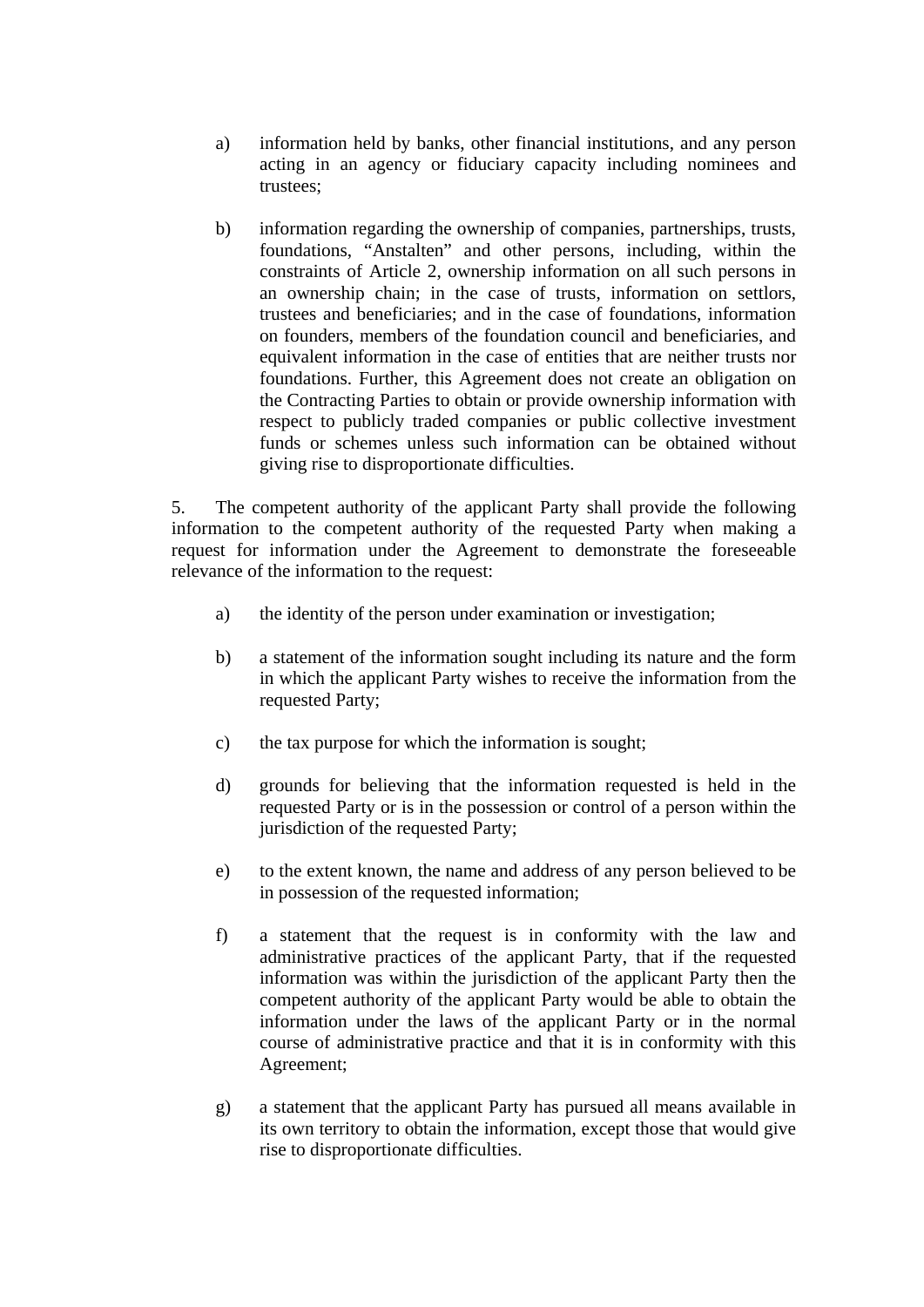6. The competent authority of the requested Party shall forward the requested information as promptly as possible to the applicant Party. To ensure a prompt response, the competent authority of the requested Party shall:

- a) confirm receipt of a request in writing to the competent authority of the applicant Party and shall notify the competent authority of the applicant Party of deficiencies in the request, if any, within 60 days of receipt of the request;
- b) if the competent authority of the requested Party has been unable to obtain and provide the information within 90 days of receipt of the request, including if it encounters obstacles in furnishing the information or it refuses to furnish the information, it shall immediately inform the applicant Party, explaining the reason for its inability, the nature of the obstacles or the reasons for its refusal.

## ARTICLE 6

## **Spontaneous Exchange of Information**

The Contracting Parties may forward to each other, without prior request, information of which they have knowledge that may be foreseeably relevant in accordance with Article 1.

## ARTICLE 7

## **Tax Examinations Abroad**

1. The requested Party may allow representatives of the competent authority of the applicant Party to enter the territory of the requested Party to interview individuals and examine records with the prior written consent of the persons concerned. The competent authority of the applicant Party shall notify the competent authority of the requested Party of the time and place of the meeting with the individuals concerned.

2. At the request of the competent authority of the applicant Party, the competent authority of the requested Party may allow representatives of the competent authority of the applicant Party to be present at the appropriate part of a tax examination in the territory of the requested Party.

3. If the request referred to in paragraph 2 is acceded to, the competent authority of the requested Party conducting the examination shall, as soon as possible, notify the competent authority of the applicant Party about the time and place of the examination, the authority or official designated to carry out the examination and the procedures and conditions required by the requested Party for the conduct of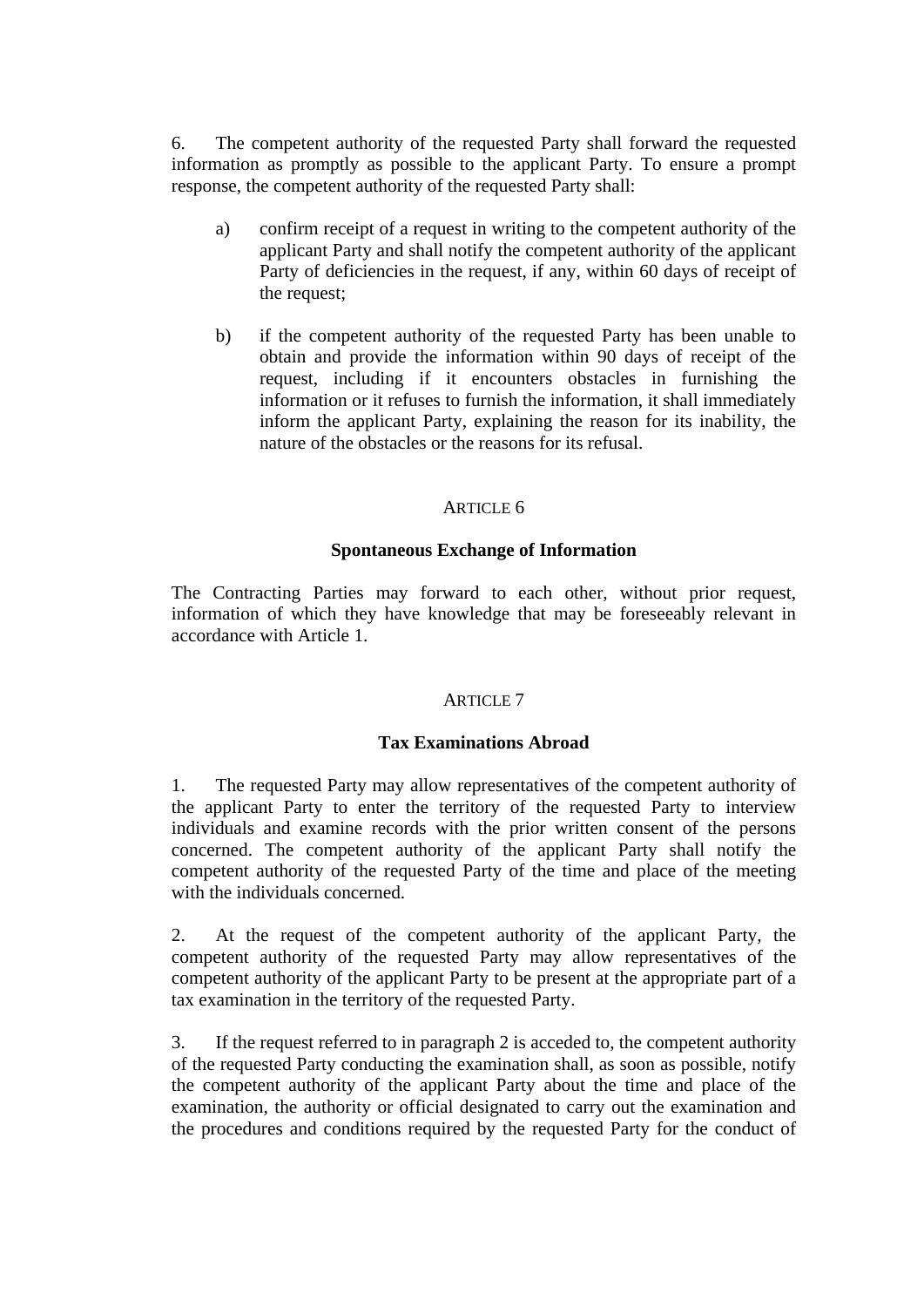the examination. All decisions with respect to the conduct of the tax examination shall be made by the requested Party conducting the examination.

## ARTICLE 8

## **Possibility of Declining a Request**

1. The requested Party shall not be required to obtain or provide information that the applicant Party would not be able to obtain under its own laws for purposes of the administration or enforcement of its own tax laws. The competent authority of the requested Party may decline to assist where the request is not made in conformity with this Agreement.

2. The provisions of this Agreement shall not impose on a Contracting Party the obligation to supply information which would disclose any trade, business, industrial, commercial or professional secret or trade process. Notwithstanding the foregoing, information of the type referred to in Article 5, paragraph 4, shall not be treated as such a secret or trade process merely because it meets the criteria in that paragraph.

3. The provisions of this Agreement shall not impose on a Contracting Party the obligation to obtain or provide information, which would reveal confidential communications between a client and an attorney, solicitor or other admitted legal representative where such communications are:

- a) produced for the purposes of seeking or providing legal advice; or
- b) produced for the purposes of use in existing or contemplated legal proceedings.

Information held with the intention of furthering a criminal purpose is not subject to legal privilege, and nothing in this Article shall prevent a legal practitioner or other admitted legal representative from providing the name and address of a client where doing so would not constitute a breach of legal privilege.

4. The requested Party may decline a request for information if the disclosure of the information would be contrary to public policy.

5. A request for information shall not be refused on the ground that the tax claim giving rise to the request is disputed.

6. The requested Party may decline a request for information if the information is requested by the applicant Party to administer or enforce a provision of the tax law of the applicant Party, or any requirement connected therewith, which discriminates against a national or a resident of the requested Party as compared with a national or a resident of the applicant Party in the same circumstances.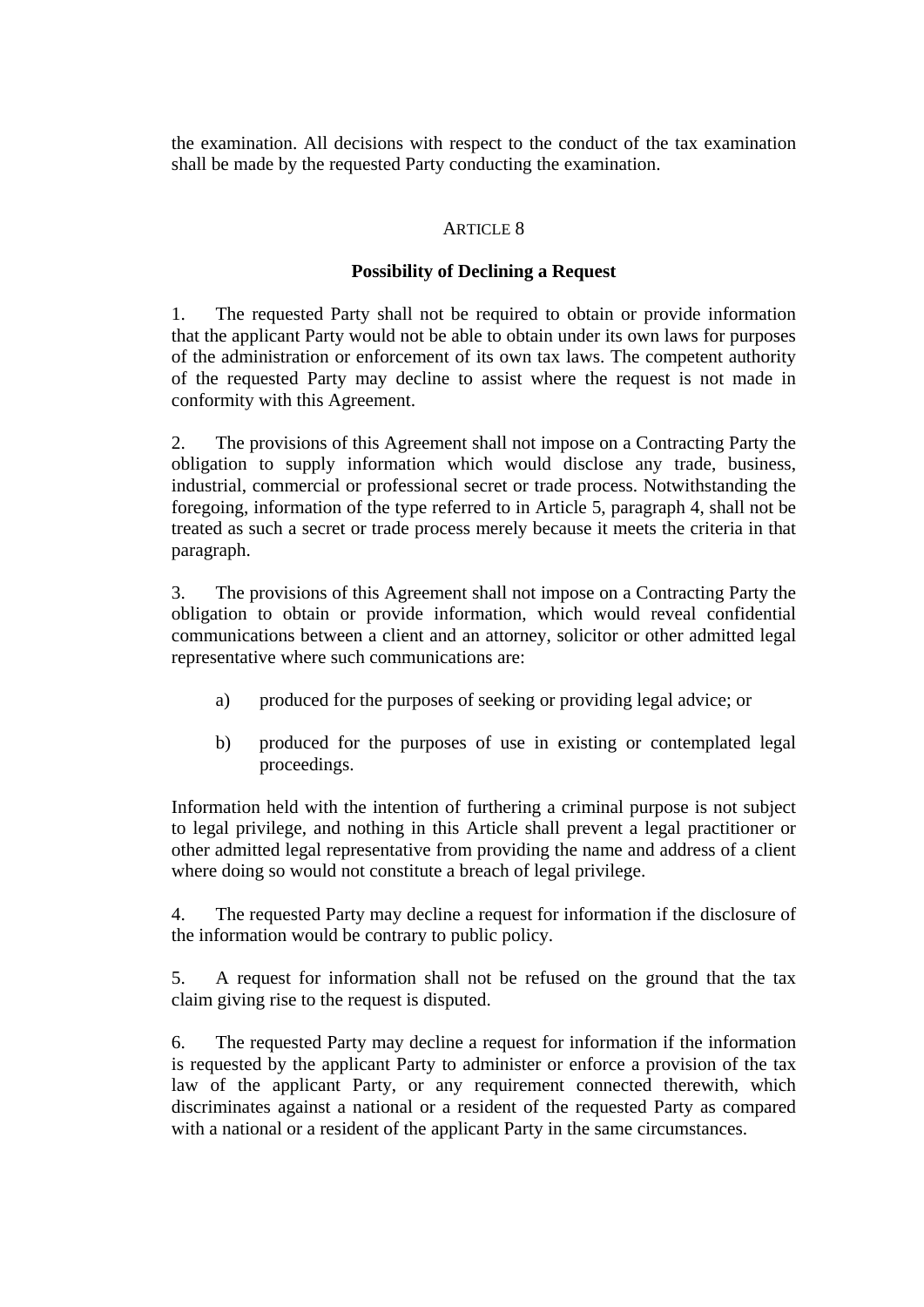#### ARTICLE 9

#### **Confidentiality**

Any information received by a Contracting Party under this Agreement shall be treated as confidential and may be disclosed only to persons or authorities (including courts and administrative bodies) in the jurisdiction of the Contracting Party concerned with the assessment or collection of, the enforcement or prosecution in respect of, or the determination of appeals in relation to, the taxes covered by this Agreement or the oversight of the above. Such persons or authorities shall use such information only for such purposes. They may disclose the information in public court proceedings or in judicial decisions. The information may not be disclosed to any other person or entity or authority or any other jurisdiction without the express written consent of the competent authority of the requested Party.

#### ARTICLE 10

#### **Costs**

Incidence of costs incurred in providing assistance (including reasonable costs of third parties and external advisors in connection with litigation or otherwise) shall be agreed by the Contracting Parties in accordance with a Memorandum of Understanding.

#### ARTICLE 11

#### **Implementation Legislation**

The Contracting Parties shall enact any legislation necessary to comply with, and give effect to, the terms of the Agreement.

#### ARTICLE 12

#### **Mutual Agreement Procedure**

1. Where difficulties or doubts arise between the Contracting Parties regarding the implementation or interpretation of the Agreement, the competent authorities shall endeavour to resolve the matter by mutual agreement.

2. In addition to the agreements referred to in paragraph 1, the competent authorities of the Contracting Parties may mutually agree on the procedures to be used under Articles 5, 6, 7 and 10.

3. The competent authorities of the Contracting Parties may communicate with each other directly for purposes of reaching agreement under this Article.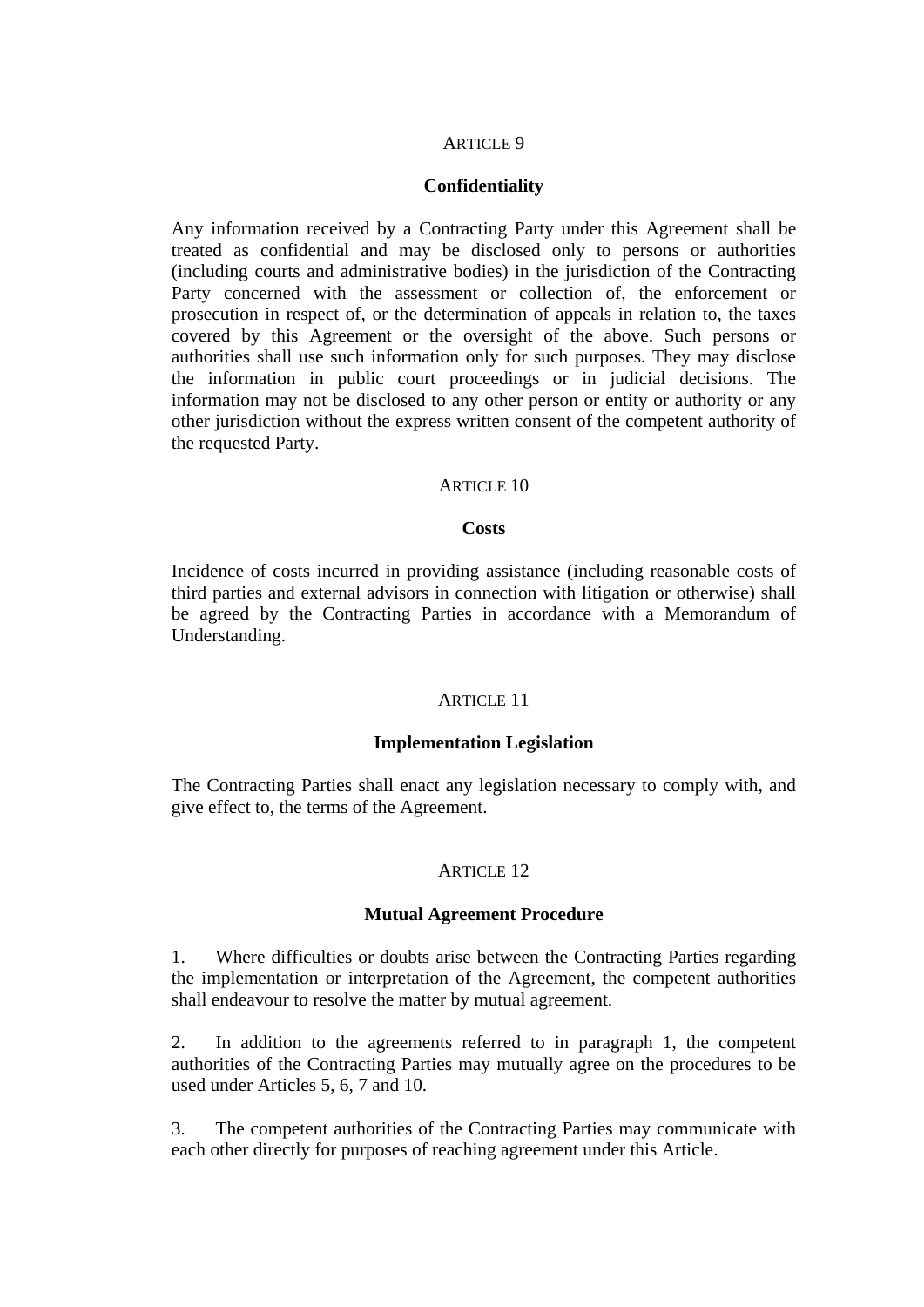4. The Contracting Parties may also agree on other forms of dispute resolution.

## ARTICLE 13

#### **Entry into Force**

Each of the Contracting Parties shall notify to the other in writing, through diplomatic channels, the completion of the procedures or formalities constitutionally required by its law for the bringing into force of this Agreement. The Agreement shall enter into force on the first day of the second month after the date of the latter of these notifications. Upon entry into force, it shall have effect:

- a) for criminal tax matters on that date; and
- b) for all other matters covered in Article 1 on that date, but only in respect of taxable periods beginning on or after that date, or where there is no taxable period, all charges to tax arising on or after that date.

## ARTICLE 14

## **Termination**

1. Either Contracting Party may terminate the Agreement by serving a notice of termination either through diplomatic channels or by letter to the competent authority of the other Contracting Party.

2. Such termination shall become effective on the first day of the month following the expiration of a period of three months after the date of receipt of notice of termination by the other Contracting Party.

3. Following termination of the Agreement the Contracting Parties shall remain bound by the provisions of Article 9 with respect to any information obtained under the Agreement.